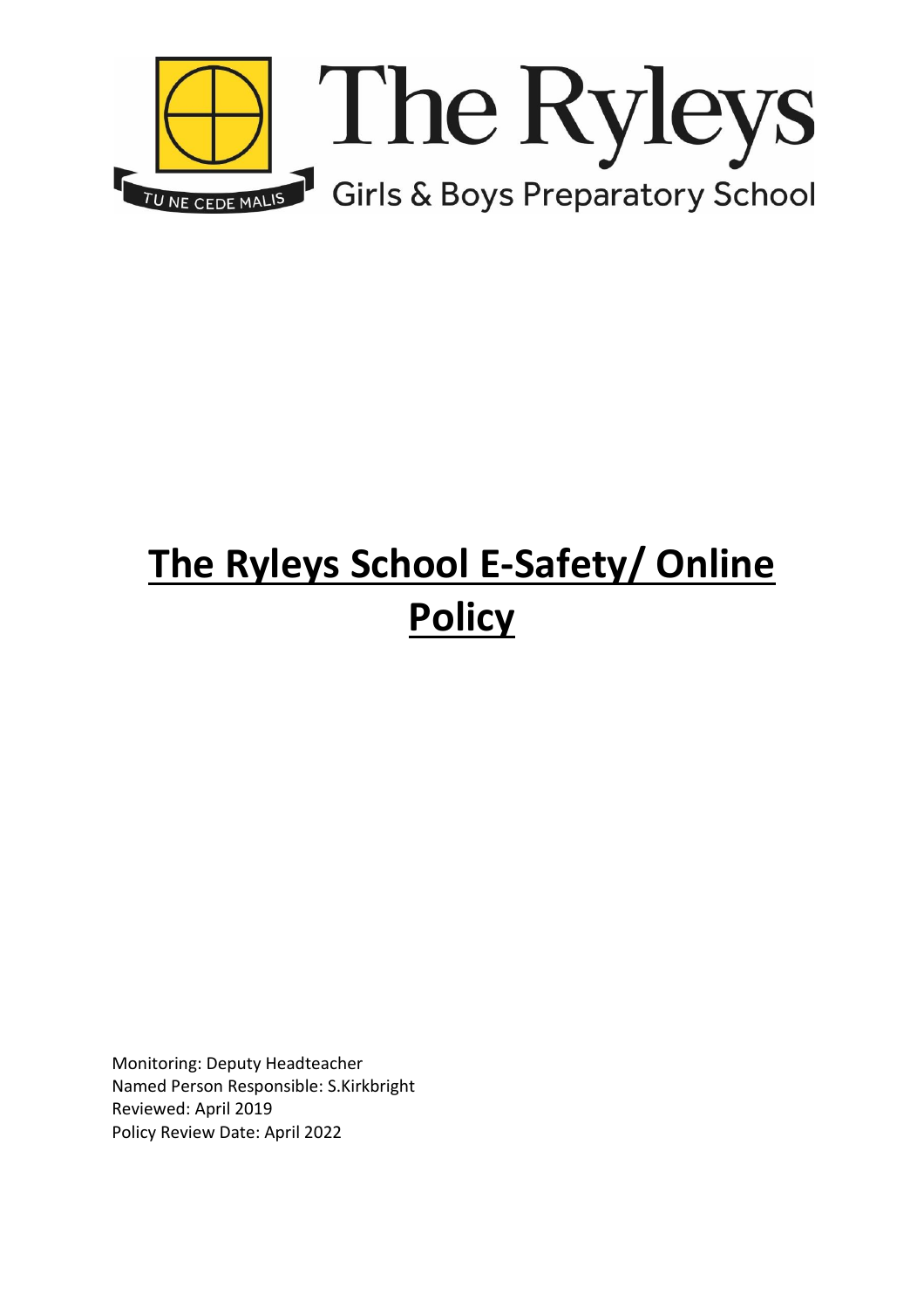# **Scope**

Our pupils are growing up in an increasingly complex world, living their lives seamlessly on and off line. This presents many positive and exciting opportunities, but also challenges and risks.

The use of the latest technology is actively encouraged at The Ryleys but with this comes a responsibility to protect both pupils and the school from abuse of the system.

## **What is the policy?**

Online safety is an integral part of safeguarding. Accordingly, this policy is written in line with 'Keeping Children Safe in Education' 2021 (KCSIE) and other statutory documents; it is designed to sit alongside the school's Child Protection and Safeguarding Policy, Anti-Bullying Policy, Behaviour Policy and Staff Code of Conduct.

# **Who is responsible?**

The Designated Safeguarding Lead (DSL) will take lead responsibility for any online safety issues and concerns and follow the school's safeguarding and child protection procedures.

All staff have a responsibility to act as a good role model in their use of Technology and to share their knowledge of the School's policies and of safe practice with the students. Staff have a responsibility to report any concerns about a pupil's welfare and safety in accordance with this policy and the School's Safeguarding & Child Protection Policy.

The role of parents in ensuring that students understand how to stay safe when using Technology is crucial. The School expects parents to promote safe practice when using Technology and to:

- support the School in the implementation of this policy and report any concerns in line with the School's policies and procedures.
- talk to their child to understand the ways in which they are using the internet, social media and their mobile devices and promote responsible behaviour.
- encourage their child to speak to someone if they are being bullied or otherwise are concerned about their own safety or that of another pupil or need support.

If parents have any concerns or require any information about online safety, they should contact the school.

## **Assessment of risks**

- The school currently does not allow pupils free access to mobile phones, ipads and laptop computers this limits risks posed personally via global networks such as the internet.
- There is a secured wireless network within the school and this means the potential threat to security and access by unauthorised personal is minimised.
- Pupils access computers in the ICT rooms, through a secure, passworded connection to the school network.
- Staff have a username and passworded account, with access and allowance limitations imposed.
- The school internet service is firewalled and secured.
- Pupils have internet access, within lessons, but are prohibited from using games.
- Users are prevented from downloading executable files.
- All web activity is monitored and personal browsing histories kept.
- School web and email settings are set at the highest software security levels.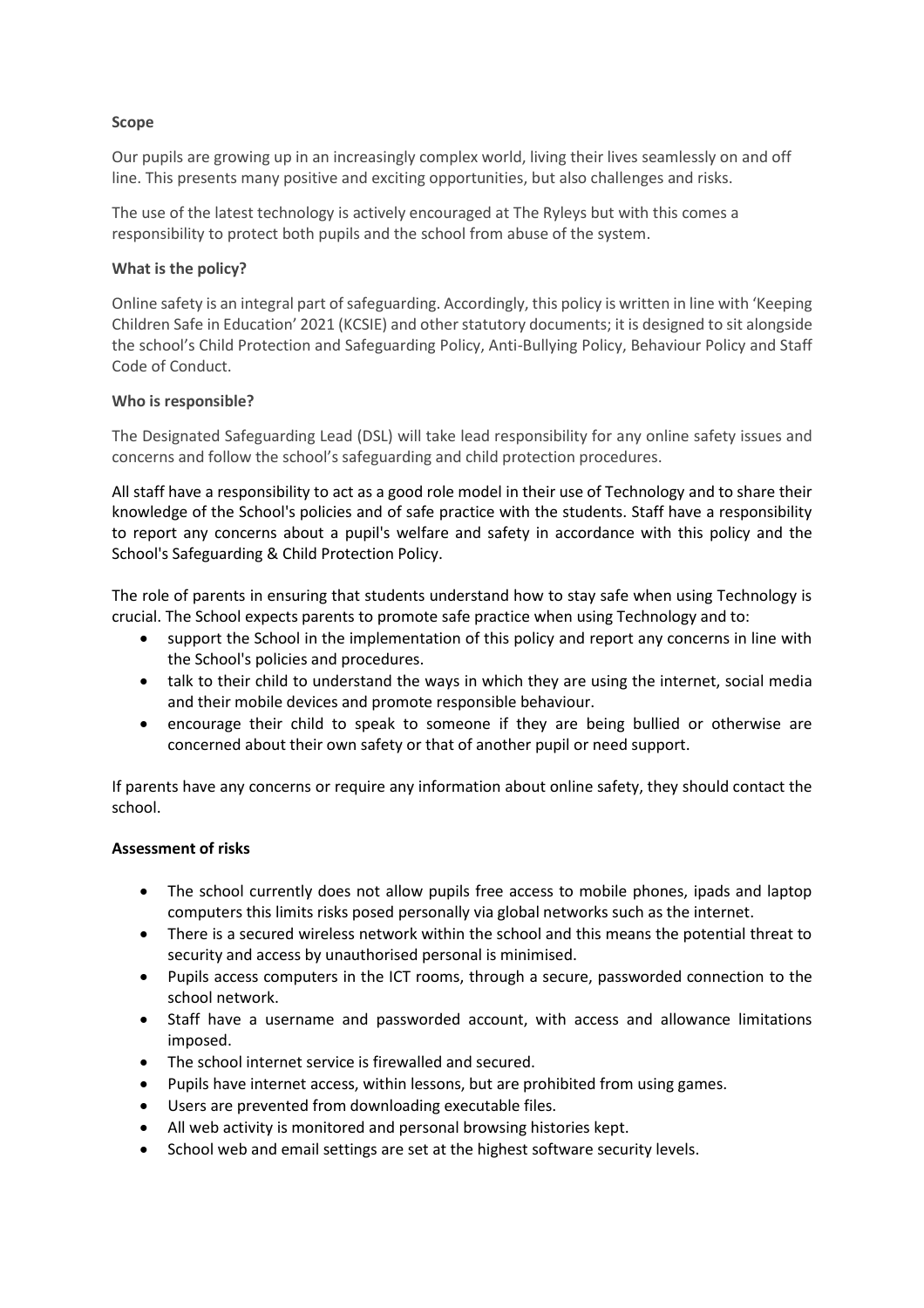# **Education**

The safe use of Technology is integral to the School's ICT curriculum. Students are educated in an age appropriate manner about the importance of safe and responsible use of Technology, including the internet, social media and mobile electronic devices.

Technology is included in the educational programmes followed in the EYFS in the following ways:

- Children are guided to make sense of their physical world and their community through opportunities to explore, observe and find out about people, places, technology and the environment.
- Children are enabled to explore and play with a wide range of media and materials and provided with opportunities and encouragement for sharing their thoughts, ideas and feelings through a variety of activities in art, music, movement, dance, role-play, and design and technology.
- Children are guided to recognise that a range of technology is used in places such as homes and Schools and encouraged to select and use technology for particular purposes.

The safe use of Technology is also a focus in all areas of the curriculum and key safety messages are reinforced as part of assemblies and tutorial/pastoral (P.S.H.E.) activities.

Lesson and activities are designed to teach pupils:

- About the risks associated with using the Technology and how to protect themselves and their peers from potential risks.
- To be critically aware of content they access online and guided to validate accuracy of information. How to recognise suspicious, bullying, radicalisation and extremist behaviour.
- The definition of cyberbullying, its effects on the victim and how to treat each other's online identities with respect.
- The consequences of negative online behaviour.
- How to report cyberbullying and/or incidents that make students feel uncomfortable or under threat and how the School will deal with those who behave badly.

The Ryleys computer system provides internet access to pupils and staff. This RUIS will help protect pupils, staff and the School by clearly stating what is acceptable and what is not.

## **Responsible Internet Use Statement (RIUS)**

- 1. Access must only be made via the user's authorised account and password, which must not be given to any other person.
- 2. School computer and internet use must be appropriate to the pupil's academic education or to staff professional activity.
- 3. Copyrights and intellectual property rights must be respected.
- 4. Users are responsible for email they send and for contacts made.
- 5. Emails should be written carefully and politely. As messages may be forwarded, email is best regarded as public property.
- 6. Anonymous letters and chain mail must not be sent or forwarded.
- 7. The use of public chat rooms is not allowed.
- 8. Only games to enhance lessons may be used during school hours.
- 9. No internet games may be accessed.
- 10. Only use the URL bar with staff permission.
- 11. Users must log off after use, do not leave a computer logged in and unattended.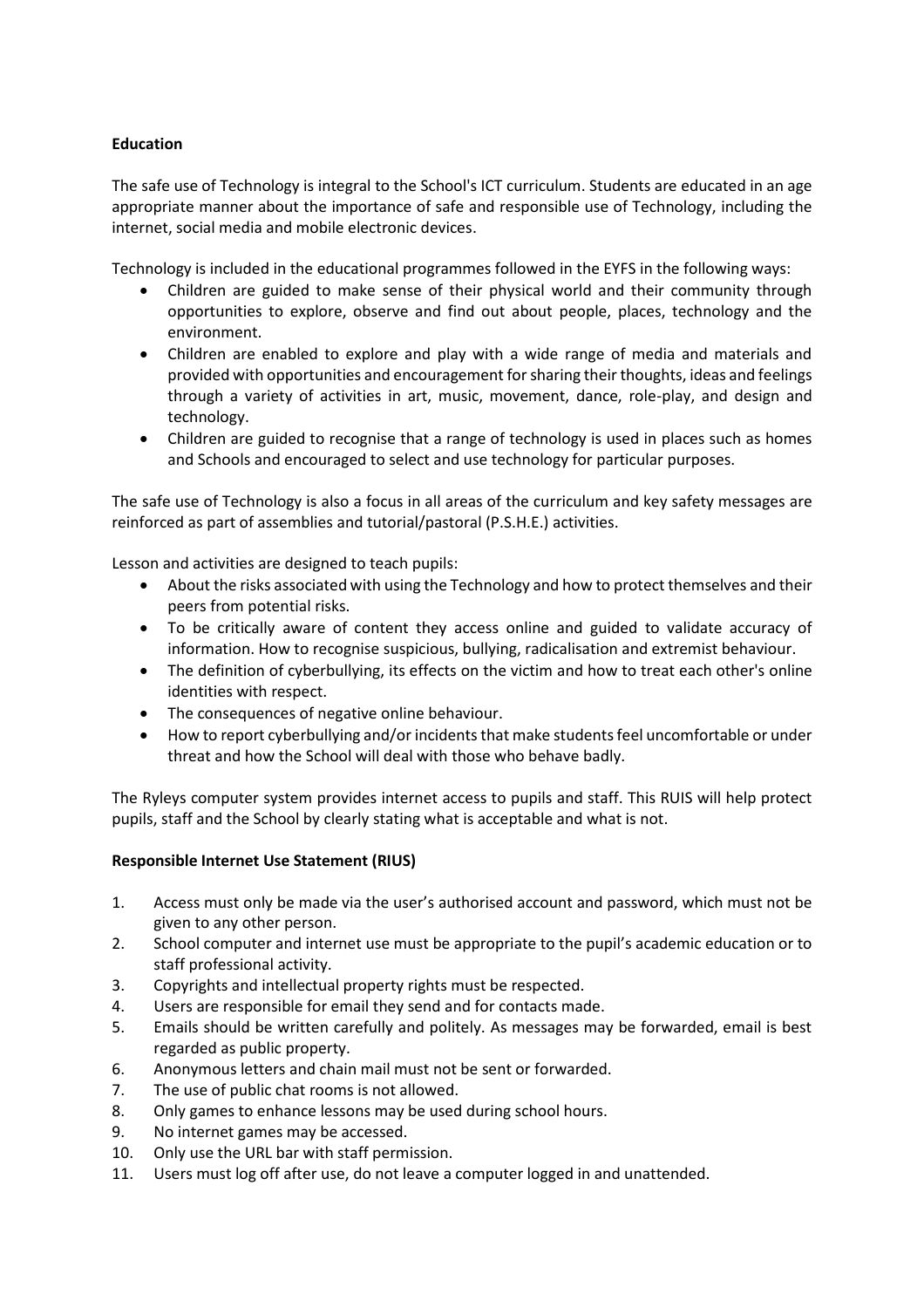# **Email Rules**

- Never reply to unpleasant or unwanted emails.
- Never give your email address to anyone except close family and friends.
- Don't accept emails or open files from people you do not know.
- Do not click on any links or open any email into the full window if you are unsure of the sender or content.
- Visit **[www.thinkuknow.co.uk](http://www.thinkuknow.co.uk/)** to ensure you know how to be safe.
- Report abuse at **[www.ceop.gov.uk/](http://www.ceop.gov.uk/)**

## **Web Rules**

- Do not use the URL bar unless permission is given.
- Do not click on links unless you are certain what they are.
- Report to a teacher if you find a dubious web page as this will appear in your history.

## **Report any concerns immediately. [www.thinkuknow.co.uk](http://www.thinkuknow.co.uk/)** and **[www.ceop.gov.uk/](http://www.ceop.gov.uk/)**

## **Procedures for dealing with incidents of misuse**

Staff, students and parents are required to report incidents of misuse or suspected misuse, including incidents of sexual harassment via mobile or smart tech, to the School in accordance with this policy and the School's safeguarding and disciplinary policies and procedures. All incidents will be dealt with in line with the above policies.

Misuse by students

- Anyone who has any concern about the misuse of Technology by students should report it so that it can be dealt with in accordance with the School's behaviour and discipline policies, including the Anti-Bullying Policy where there is an allegation of cyberbullying.
- Anyone who has any concern about the welfare and safety of a pupil must report it immediately in accordance with the School's child protection procedures (see the School's Safeguarding & Child Protection Policy).

## Misuse by staff

- Anyone who has any concern about the misuse of Technology by staff should report it in accordance with the School's Whistleblowing Policy so that it can be dealt with in accordance with the staff disciplinary procedures.
- If anyone has a safeguarding-related concern, they should report it immediately so that it can be dealt with in accordance with the procedures for reporting and dealing with allegations of abuse against staff set out in the School's Safeguarding & Child Protection Policy.

If the School considers that any person is vulnerable to radicalisation the School will refer this to the Channel programme. This focuses on support at an early stage to people who are identified as being vulnerable to being drawn into terrorism. Any person who has a concern relating to extremism may report it directly to the police.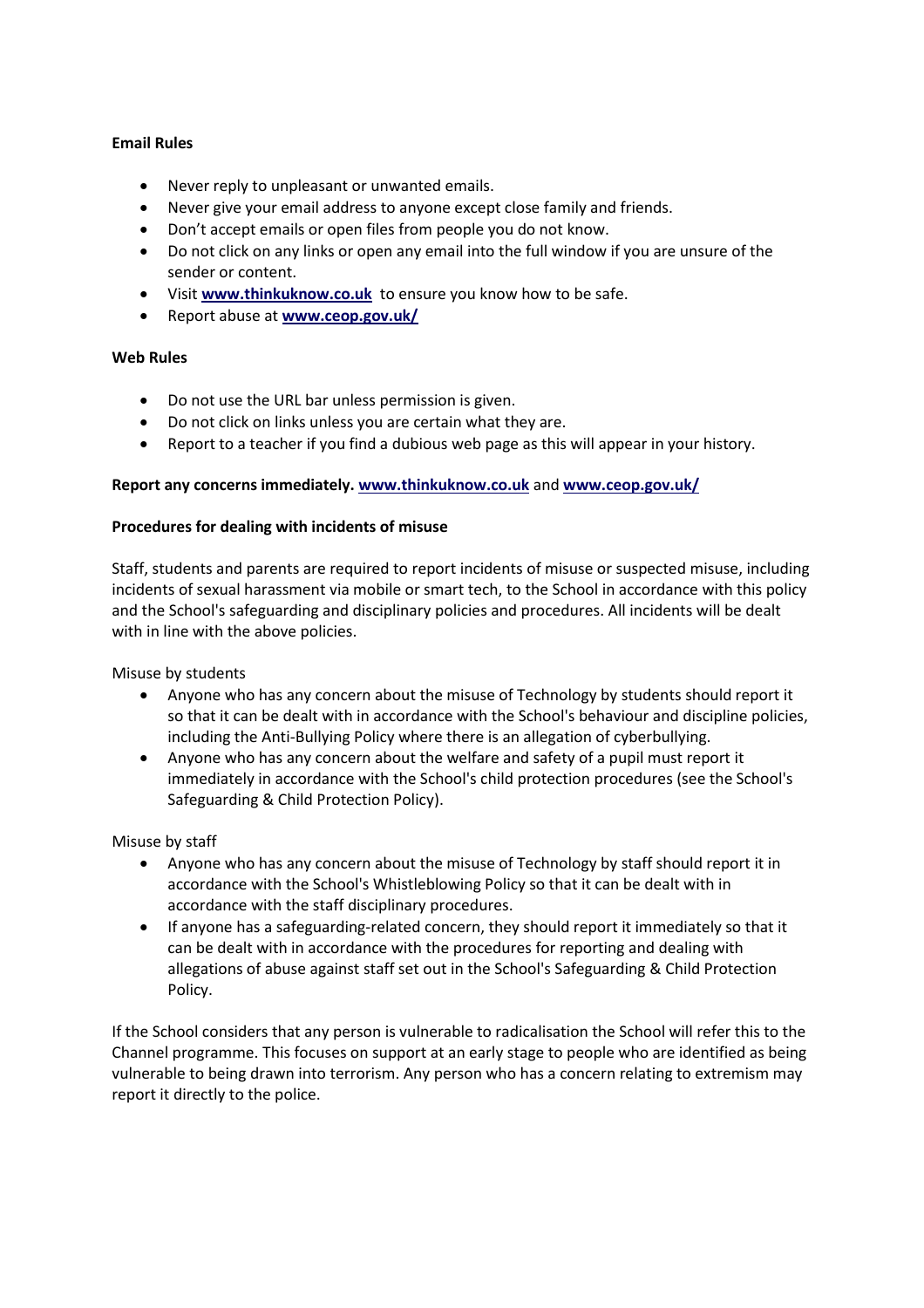# **Online Safety**

## **Managing Online Risks**

- which children are more vulnerable
- what we can do as individuals and parents
- what we should teach children and young people.

## **Which children are vulnerable?**

The reality is that no one is really sure which children are vulnerable because there is so little research on the issue.

A 2012 seminar pulled together the results of what evidence exists to identify which children are likely to be more vulnerable online. They wanted to use the findings to develop robust harmprevention policies for children's internet use.

Their findings discovered that, whilst it is supposed that children deemed as vulnerable offline are more likely to be vulnerable online may carry some weight, it is vital to take into account a number of other factors which contextualise when, why and how children may be at risk online.

## **The four Cs**

They say there are four Cs for potential risks facing children:

## **1. Content**

Being exposed to harmful material.

## **2. Contact**

Engaging with people who may not be who they say they are and/or may have ill intent. These may, occasionally, be sexual predators, attempting to groom children, potentially with the aim of meeting them offline. They may also be people who intend to threaten, intimidate or bully.

## **3. Conduct**

The child or young person is the one displaying the inappropriate sexual or bullying behaviour or the victim of someone else's behaviour.

## **4. Commercialism**

Being exposed to inappropriate commercial advertising, marketing schemes or hidden costs.

These four Cs come into play at different stages of a child's development and so vulnerability is not a static issue but one that needs to be understood in the broader context of children's lives and their stage of emotional, psychological and physical development.

At the moment, there is no single or simple definition of vulnerability.

Many factors combine to render some children vulnerable to online risk, under particular circumstances, and with diverse consequences.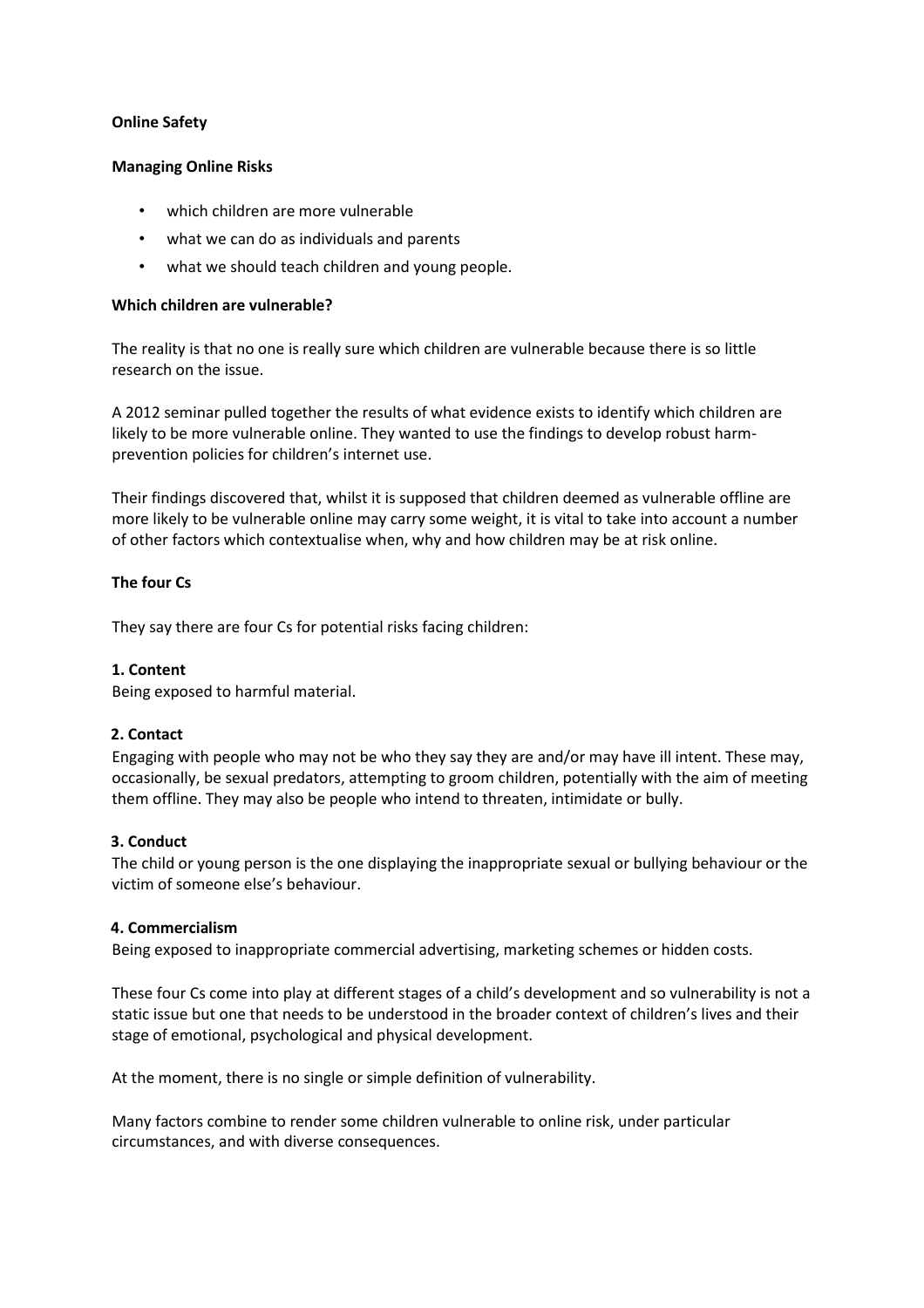Most children begin their online life as risk takers, led by curiosity and the ability to simply download/install apps or visit websites. However they will only find themselves in danger as a result of their illegal or inappropriate online behaviour.

#### **Spectrum of Vulnerability**

| <b>Highly Vulnerable</b> | <b>Risk Taker</b> | <b>Most Resilient</b> |
|--------------------------|-------------------|-----------------------|

The plan should always be to encourage children and young people to become most resilient through –

- 1. Talking to children and young people
- 2. Getting involved with what they are doing online
- 3. Developing awareness and understanding of young people's online behaviours and habits

To support children you must first understand their online behaviours in order to recognise the risks they face. So, if you can describe and explain risk you are in a better position to minimise it and drastically reduce possible harm.

There is very good evidence that children's vulnerabilities online may be related to the nature of the online services they use, the contacts they make, the content that they view, their own or others' risky behaviours and the commercialism they encounter.

There is still much work to be done to understand when, why and how children become vulnerable.

It was mentioned earlier that, although it is apparent that certain groups of children identified as vulnerable offline will also be vulnerable online, this isn't always the case.

The findings shared at the seminar showed that the stage of development of children and young people is a significant factor in determining their online risk – especially children entering puberty.

## **Safeguarding children and young people is everyone's business.**

Where there are concerns about the wellbeing of a child, in addition to considering the traditional forms of abuse (physical, emotional, sexual abuse and neglect), also factor in the wide range of harms that can come via the internet and that offline and online activities are often intertwined.

Also be mindful that some children and young people can pass through several stages of potential vulnerability depending on their online interactions, so it pays to be vigilant to their internet use, whatever the age of the child.

One of the concluding findings of the seminar was that "the more adults around children make themselves emotionally available to them, the more children feel they can confide in them that they have, or are being, harmed".

## **What we can do:**

In general - 'Get Involved'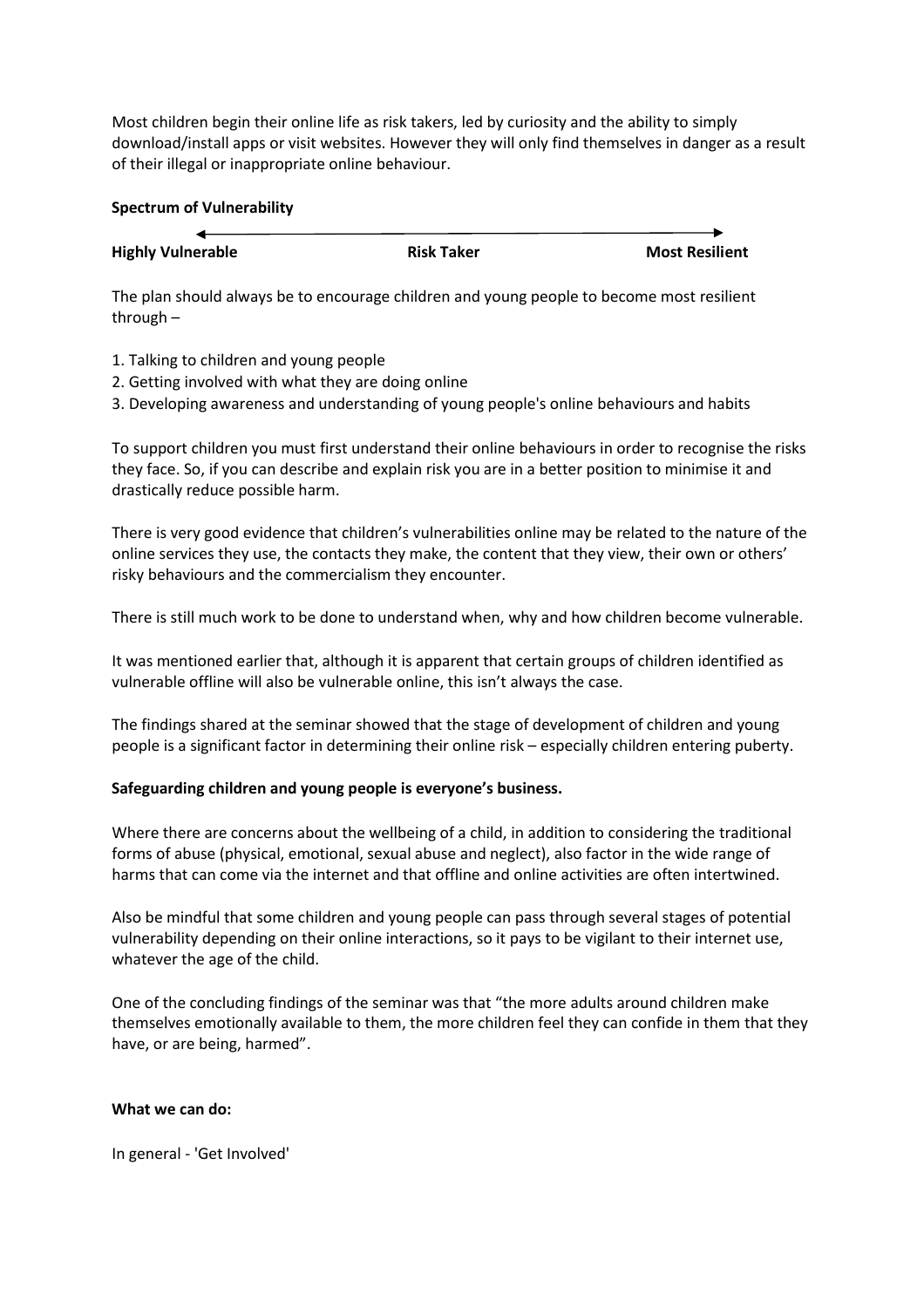- What devices/apps are they using, do they allow online interaction?
- Be aware of what young people are doing online.
- Be 'friends' with your children on Facebook and other social networking sites.
- Talk to them and ask what they are doing.
- Use the parental controls on the operating system.
- Speak to your internet service provider about how you can filter internet access (there is more information about this in the Resources tab).

## **What we should teach children and young people**

- 1. Set privacy settings and guard your information: Address; phone numbers; school; city or town; parent's workplace; passwords.
- 2. Guard your information: Technology can share information without knowledge; for example, turn off synchronisation on Android devices, turn off location services and switch on when required.
- 3. Limit time online: Log off and play; take time for family and proper face-to-face time with friends.
- 4. Friend or foe? Never schedule offline meetings with 'online only' friends; tell parents if anyone tries to meet you offline; not everyone is who they say they are.
- 5. Communicate: Talk about it if someone has upset you; stay away from 'adult only' sections of the internet; tell your parents about anything that makes you uncomfortable; do not believe everything you see - just because it is on the internet doesn't mean it is true.
- 6. Safety with webcams: Never do random chat (sites like Chatroulette); only chat with family and friends; never do anything on the webcam you wouldn't want up on the screen; think before uploading video responses.
- 7. Time and place: Carefully consider whether to use geolocation (showing people exactly where you are) on social networks or games. Ask parents' permission before using it; do not use the internet for personal purposes at school or any place you visit regularly; check your privacy settings.
- 8. Be 'scam smart': Don't open strange emails; beware of 'free' downloads that could hide viruses or spyware.
- 9. Don't be a 'pirate' (eg access music, videos or films illegally); don't use peer-to-peer file sharing as it leaves you open to viruses, spyware and identity theft.
- 10. Teamwork: Help your parents to protect you; help each other; communicate; cooperate; know when to log off.

#### **Guidance on online bullying specifically for children.**

- Don't respond.
- Don't retaliate.
- Talk to a trusted adult.
- Save the evidence.
- Block the bully.
- Be polite.